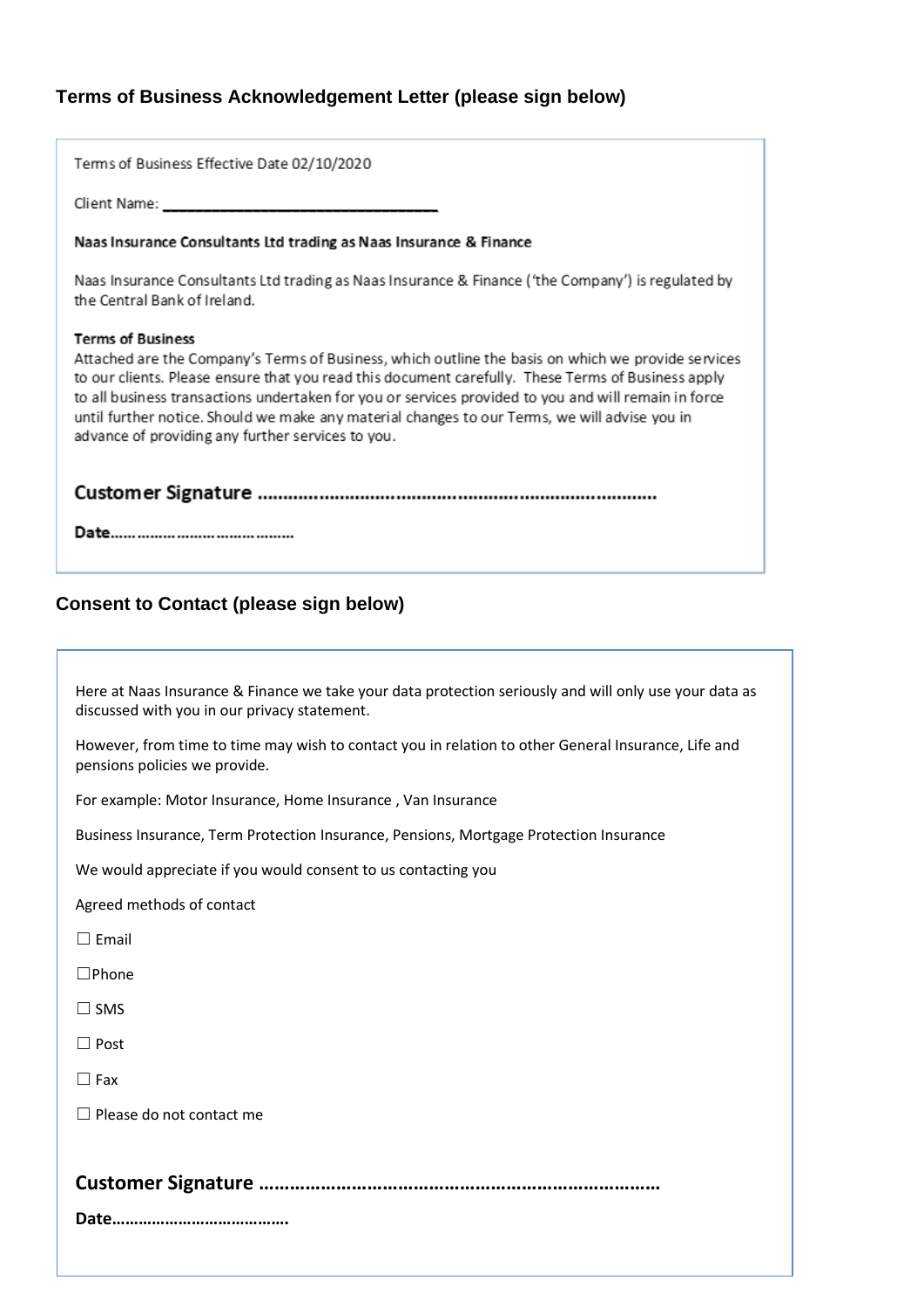## **CENTRAL BANK OF IRELAND AUTHORISATION**

Naas Insurance & Finance is regulated by the Central Bank of Ireland under the Investment Intermediaries Act, 1995 (as amended), the Consumer Credit Act, 1995 and the European Communities Insurance Mediation Regulations, 2005. Copies of our Authorisations are available on request; alternatively the Central Bank of Ireland holds registers of regulated firms which can be viewed on their website www.centralbank.ie

## **STATUTORY CODES**

Naas Insurance & Finance is subject to and complies with the Consumer Protection Code, the Minimum Competency Code and the Fitness and Probity Standards. These Codes offer protection to consumers and can be found on the Central Bank of Ireland website www.centralbank.ie

#### **OUR SERVICES:**

As Insurance Intermediaries we provide Fair Analysis advice in relation to General Insurance and Life Assurance products and services. With the significant number of appointments we hold, set out in Appendix 1, we can offer our clients an extensive choice of suitable products that best serve their needs and circumstances. We do not quarantee nor make representations in regard to, and expressly disclaim responsibility for the financial security of Insurance Companies and Product Producers with which we place business. Naas Insurance & Finance are members of the Irish Broker Association (IBA).

## **GENERAL INSURANCE SERVICES: Inception & Renewal**

We provide advice in relation to the following general insurance products: Household, Motor, Commercial, Public Liability and Employers Liability. Depending on your instructions we can advise you in relation to the products of the Insurance Companies and Product Producers listed in Appendix 1 and we will work on your behalf to negotiate competitive renewal terms on your insurance cover.

We will also offer assistance to you in relation to processing claims, on policies taken out through with our firm. This assistance is provided either directly by our staff and/or with the assistance of an appointed loss assessor *appointed by and with the agreement of the policyholder at policyholder's expense*

## **Credit Finance**

If you require credit terms, we may be able to arrange premium finance on your behalf with Close Premium Finance or Premium Credit Ltd. Alternatively a monthly direct debit facility (if available) may be operated by the Insurance Company.

## **FINANCIAL SERVICES:**

John O Sullivan , QFA, of Naas is contracted to provide financial services to our clients.

**LIFE ASSURANCE, INVESTMENTS & PENSIONS:** Life Assurance companies and some Product Producers provide many products such as Life Cover, Serious Illness cover, Income Protection, Savings, Investments, Pensions and PRSA's. Depending on your individual circumstances, we may provide you with advice in relation to the nature of these products and which product(s) may be suitable for your needs. You may, however, have particular areas of interest; in this case, we will be happy to give specific advice in these areas. We can give you a choice of different life and pension products from the Insurance Companies and Product Producers with whom we hold an appointment as listed in Appendix 1. On your instruction; we can receive and transmit orders for such products on your behalf to these insurers and product producers. With your agreement, we may review the policies you take out on a periodic basis to ensure you are kept informed as to their benefit and to check whether they are still suitable for your needs. We will also provide assistance to you for any queries you may have in relation to the policies or in the event of a claim during the life of the policies.

## **MORTGAGES:**

We have ceased to be MORTGAGE BROKERS with effect from May 2017. However we continue to advise on Mortgage Protection insurance.

## **CONFLICTS OF INTEREST:**

It is the policy of our firm to avoid conflicts of interest in providing you with insurance and investment business services. If this is not possible, we will notify you as soon as is practicable after we become aware of the conflict of interest and you may rest assured that you will be treated fairly where such a conflict is unavoidable.

## **COMPLAINTS:**

We have a written complaints procedure for the effective handling of all complaints. We will acknowledge receipt of your complaint in writing within 5 working days. A written update will be issued to you every 20 days by a nominated individual within our firm. A comprehensive response to your complaint will be issued within 8 weeks of receipt of your initial complaint. In the event of failure to resolve your complaint you may raise the matter with the Financial Services Ombudsman Bureau Lo Call: 1890 88 20 90 [enquires@financialombudsman.ie](mailto:enquires@financialombudsman.ie) or the Pension Ombudsman.

Our full Complaints Procedure is available on request

## **DEFAULT:**

Our firm will exercise its legal rights to receive payments due to it from clients for investment business services provided. In particular, without limitation of the generality of the foregoing, the firm will seek reimbursement for all payments made to insurers on behalf of clients where the firm has acted in good faith in renewing a policy of insurance for the client. Insurers and other product producers may withdraw benefits or cover in the event of default on payments due under policies of insurance or other products arranged for you. We would refer you to policy documents or product terms for the details of such provisions

#### **DISCLOSURE OF INFORMATION:**

It is your responsibility to provide complete and accurate information for Insurers when arranging an insurance policy and/or where a Statement of Fact is completed on your behalf. Failure to disclose any material information to your insurers could invalidate your insurance cover; all/or part of the claim may not be paid.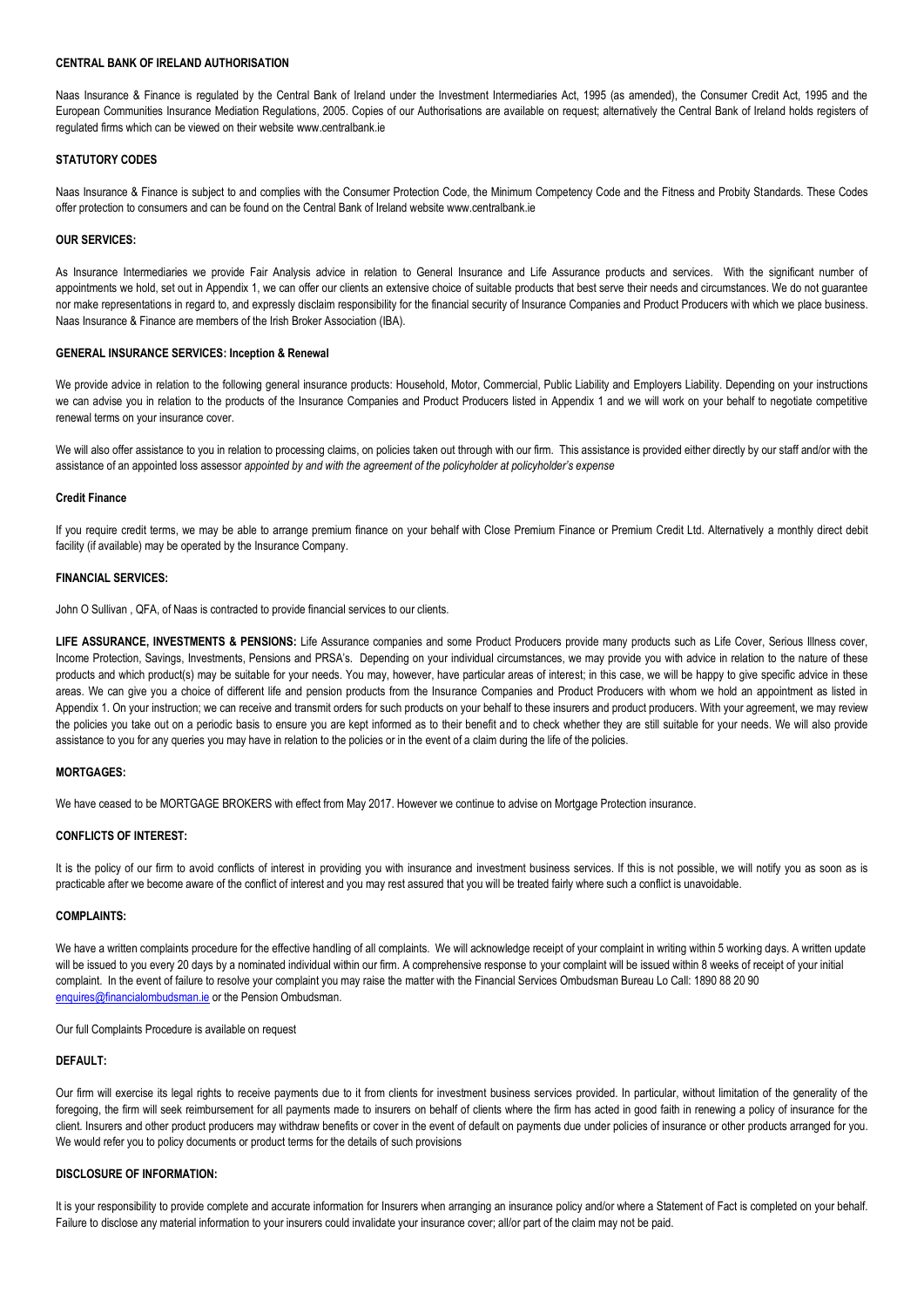## **PREMIUM HANDLING AND RECEIPTS**:

When receiving and transmitting orders in relation to insurance policies. Naas Insurance and Finance may accept payment from clients payable to itself where an insurance undertaking has invited renewal of a policy of insurance, or the proposal for insurance has been accepted by an insurance undertaking. A Section 30 receipt is issued for all monies received.

## **REMUNERATION AND CHARGES:**

General Insurance: Naas Insurance & Finance may be remunerated by the Insurance Companies and Product Producers to whom orders are transmitted for new business, on renewal of existing business and/or based on the levels of business introduced; remuneration details are available on request. The firm will charge you a fixed fee or a percentage of the insurance premium and levies for the following services provided:

### **Remuneration Policy:**

*The Firm* is remunerated for insurance business by commission received from insurance product producers, and/or charges invoiced to the client.

In relation to deposit broking business, the firm may receive commission from the financial institutions of between 0.3 and 0.35% of the amount advanced.

Any additional charge included in amounts invoiced will be separately disclosed on client's invoice. Charges are applied to each policy per policy type as follows:

Life Insurance, Deposit Business – No Charges

All Non-Life Insurances – premium X % below, at the following minimums:

| Commercial Property, Liability, etc: | 15% | min | €175.00 | Duplicate Policy Document             | €35.00 |
|--------------------------------------|-----|-----|---------|---------------------------------------|--------|
| Private Car / Commercial Motor       | 10% | min | €55.00  | Duplicate Certificate or Disc         | €15.00 |
| Home Insurance                       | 10% | min | €35.00  | Duplicate NO Claim Bonus              | €25.00 |
| Motor Fleet                          | 15% | min | €250.00 |                                       |        |
| All other renewals                   | 10% | min | €45.00  |                                       |        |
| Mid Term Alterations in any of above | 10% | min | €25.00  | Named Driving experience letters EACH | €25.00 |

On occasion we may need to charge rates different to the above depending on the complexity of the case in question; we shall advise you of these charges in advance and before business is transacted.

On settlement of your account, we will forward to you all documents showing ownership of your policy i.e. Motor Certificate & Disc and Policy Schedules. Where a series of transactions are involved, we will normally hold each document until the series is complete and then forward them to you.

**Credit Intermediary:** As a credit intermediary we may be remunerated by the premium/credit finance provider on arranging this finance on your behalf.

Financial Services: Naas Insurance & Finance may be remunerated by the Insurance Companies and Product Producer to whom orders are transmitted. Summary details of these payments will be included in a product information document which you will receive before an application form for a product is completed, and extended details will also be included with your cooling-off letter. Fees are not usually charged, but may be charged for complex cases or to reflect value, specialist skills or urgency. We will give an estimate of this rate in advance of providing you with our services.

## **DATA PROTECTION:**

Please see the attached data privacy statement.

## **INVESTOR COMPENSATION SCHEME**

We are members of the Investor Compensation Scheme established under Section 38 of the Investor Compensation Act 1998. The Act provides that compensation shall be paid to eligible investors (as defined in the Act) to the extent of 90% of an investor's net loss or €20,000, whichever is the lesser and is recognised as being eligible for compensation. We are also members of the Irish Brokers Association (IBA) Compensation Fund. Subject to the rules of the scheme the liabilities of its members firms up to a maximum of €100,000 per client (or €250,000 in aggregate) may be discharged by the fund on its behalf if the member firm is unable to do so, where the above detailed Investor Compensation Scheme has failed to adequately compensate any client of the member. Further details are available on request.

## **List of appointments**

We have appointments from a wide range of producers. These include Irish-based and overseas providers and wholesalers. A list of these is available on request.

## *Data Protection Policy*

## **Introduction**

Naas Insurance & Finance needs to gather and use certain information about individuals. These can include customers, suppliers, business contacts, employees and other people the organisation has a relationship with or may need to contact. This policy describes how this personal data must be collected, handled and stored to meet the company's data protection standards thus complying with the legislation.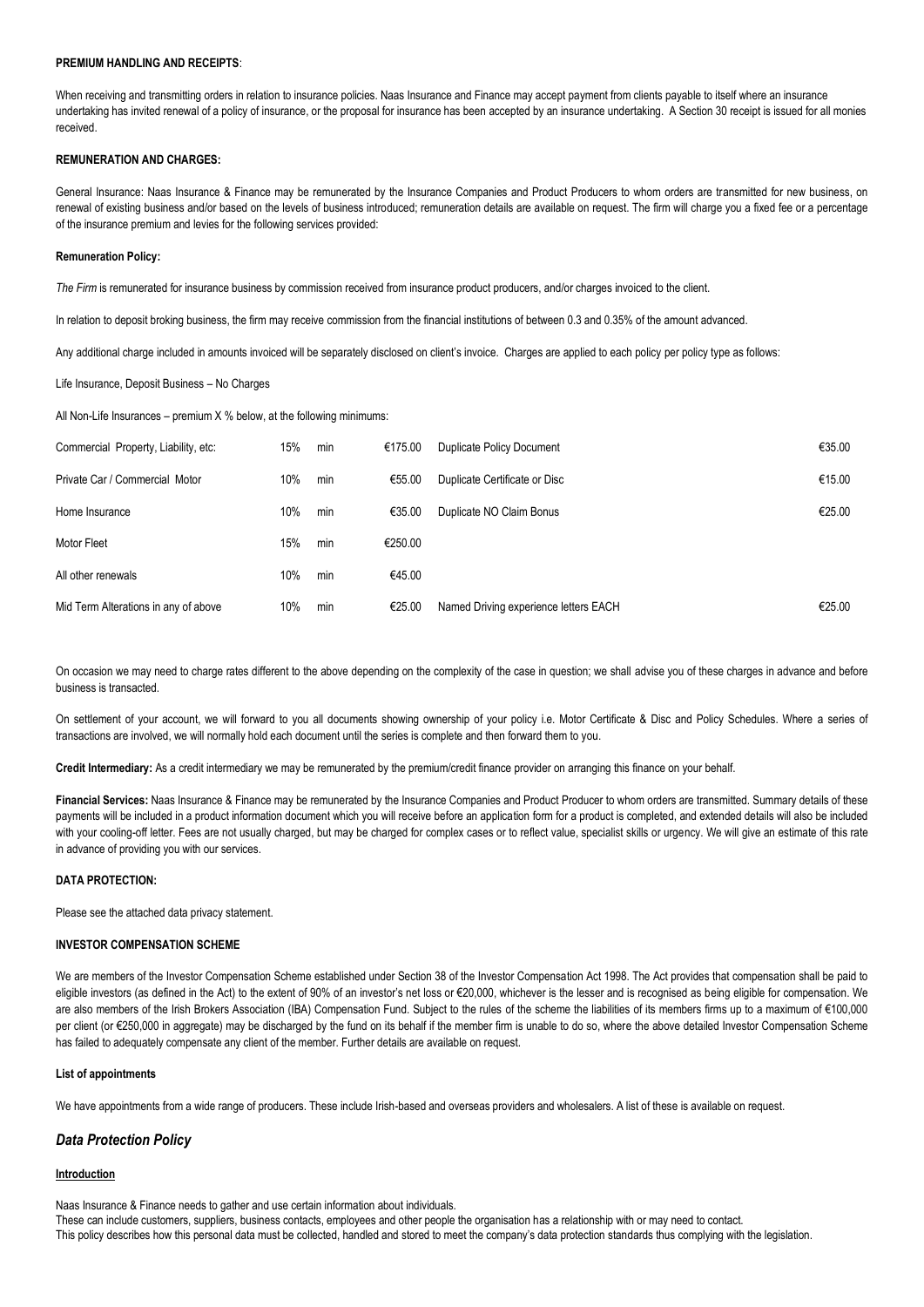## **Purpose**

This data protection policy ensures Naas Insurance & Finance

- Comply with Data Protection Legislation and follow Good Practice;
- Protect the Rights of Employees, Customers and Partners;
- Is Transparent in terms of How It Stores and Processes Individuals' Data;
- Protects itself from the Risks associated with a Data Breach.

## **Scope**

Background to the General Data Protection Regulation ('GDPR')

*The General Data Protection Regulation 2016 replaces the EU Data Protection Directive of 1995 and supersedes the laws of individual Member States that were developed in compliance with the Data Protection Directive 95/46/EC. Its purpose is to protect the "rights and freedoms" of natural persons (i.e. living individuals) and to ensure that personal data is not processed without their knowledge, and, wherever possible, that it is processed with their consent.* 

## **Policy Statement**

The General Data Protection Regulation (GDPR) describes how organisations — including Naas Insurance & Finance, must collect, handle and store personal information.

These rules apply regardless of whether data is stored electronically, on paper or on other materials. To comply with the law, personal information must be collected and used fairly, stored safely and not disclosed unlawfully.

## *The GDPR Is Underpinned by Six Important Principles Requiring That Personal Data Be:*

- Processed lawfully, fairly and in a transparent manner;
- 2. Collected for specified, explicit and legitimate purpose;
- 3. Adequate, relevant and limited to what is necessary;
- 4. Accurate and where necessary, kept up to date;
- 5. Retained only for as long as necessary;
- 6. Processed in an appropriate manner to maintain security.

The Board of Directors of Naas Insurance & Finance, located at 15 Sth Main St Naas, are committed to compliance with all relevant EU and Member State laws in respect of personal data, and the protection of the "rights and freedoms" of individuals whose information Naas Insurance & Finance collects and processes in accordance with the General Data Protection Regulation (GDPR).

The GDPR and this policy are applicable to all Naas Insurance & Finance personal data processing functions, including those performed on customers', clients', employees', suppliers' and partners' personal data, and any other personal data the organisation processes from any source.

The GDPR Owner is responsible for reviewing the register of data processing annually, in light of any changes to Naas Insurance & Finance activities (as determined by changes to the data inventory register and the management review) and to any additional requirements identified by means of data protection impact assessments (DPIA's).

Partners and any third parties working with or for Naas Insurance & Finance, and who have or may have access to personal data, will be expected to have read, understood and to comply with this policy.

No third party may access personal data held by Naas Insurance & Finance without having first entered into a data confidentiality agreement, which imposes obligations on the third party no less onerous than those to which Naas Insurance & Finance is committed, and which gives Naas Insurance & Finance the right to audit compliance with the agreement.

## *Privacy Policy - Data Protection Principles*

## *Be processed lawfully, fairly and in a transparent manner*

The GDPR has increased requirements about what information should be available to data subjects, which is covered in the 'Transparency' requirement.

Transparently – the GDPR includes rules on giving privacy information to data subjects in Articles 12, 13 and 14. These are detailed and specific, placing an emphasis on making privacy notices understandable and accessible. Information must be communicated to the data subject in an intelligible form using, clear and plain language

The specific information that must be provided to the data subject must, as a minimum, include:

- the identity and the contact details of the controller and, if any, of the controller's representative;
- the contact details of the Data Protection Officer; or GDPR owner
- the purposes of the processing for which the personal data are intended as well as the legal basis for the processing;
- the period for which the personal data will be stored;
- the existence of the rights to request access, rectification, erasure or to object to the processing, and the conditions (or lack of) relating to exercising these rights, such as whether the lawfulness of previous processing will be affected;
- the categories of personal data concerned;
- the recipients or categories of recipients of the personal data, where applicable;
- where applicable, that the controller intends to transfer personal data to a recipient in a third country and the level of protection afforded to the data;
- any further information necessary to guarantee fair processing.

## *2. Personal data can only be collected for specific, explicit and legitimate purposes*

Data obtained for specified purposes must not be used for a purpose that differs from those formally notified to the supervisory authority as part of Naas Insurance & Finance GDPR register of processing.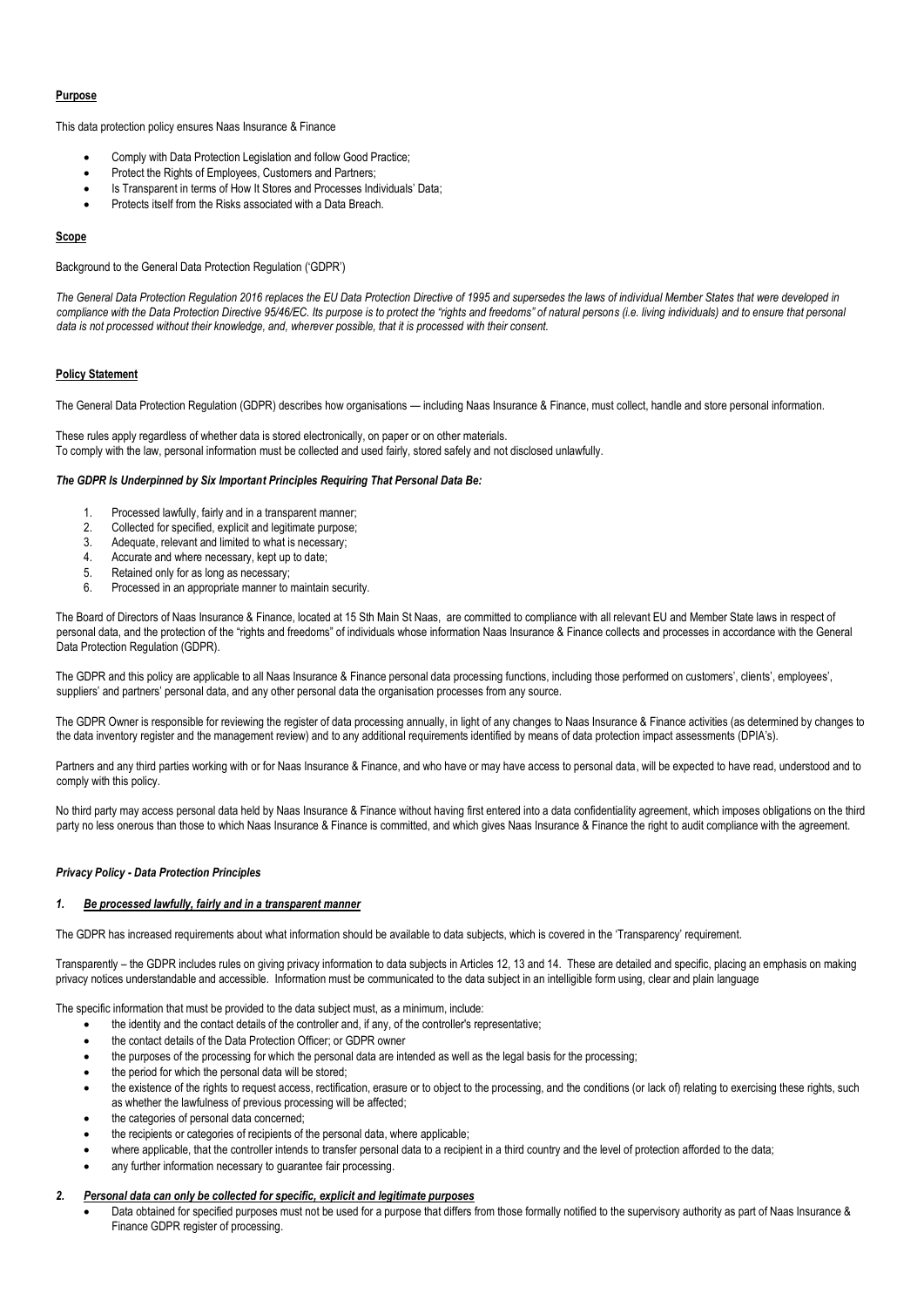## *3. Personal Data must be adequate, relevant and limited to what is necessary*

- The Data Protection Officer\*/GDPR Owner is responsible for ensuring that Naas Insurance & Finance do not collect information that is not strictly necessary for the purpose for which it is obtained.
- All data collection forms (electronic or paper-based), including data collection requirements in new information systems, must include a fair processing statement or link to a privacy statement and be approved by the Data Protection Officer\*/GDPR Owner.
- GDPR Owner will ensure that, on an ongoing basis all data collection methods are reviewed internally to ensure that collected data continues to be adequate, relevant and not excessive.

## *4. Personal data must be accurate and kept up to date with every effort to erase or rectify without delay*

- Data that is stored by the data controller must be reviewed and updated as necessary. No data should be kept unless it is reasonable to assume that it is accurate.
	- The Data Protection Officer\* is responsible for ensuring that all staff are trained in the importance of collecting accurate data and maintaining it.
- It is also the responsibility of the data subject to ensure that data held by Naas Insurance & Finance is accurate and up to date. Completion of a registration or application form by a data subject will include a statement that the data contained therein is accurate at the date of submission.
- The Data Protection Officer\*/GDPR Owner is responsible for ensuring that appropriate procedures and policies are in place to keep personal data accurate and up to date taking into account, the volume of data collected, the speed with which it might change and any other relevant factors.

*\* Recent advice received indicates that small brokers, those which are local rather than nationwide or do not have a large network of offices/brokers covering more than one county,*  are not likely to be required to appoint a DPO. A possible rule of thumb is customer numbers, so those in the hundreds rather than thousands are likely to be considered small for *the purpose of this requirement*

- On at least an annual basis, the Data Protection Officer\*/GDPR Owner will review the retention dates of all the personal data processed by Naas Insurance & Finance, by reference to the
- data inventory, and will identify any data that is no longer required in the context of the registered purpose.

#### *5. Personal data must be kept in a form such that the data subject can only be identified for as long as is necessary for processing.*

- Where personal data is retained beyond the processing date, it will be minimised, encrypted/pseudonymised, in order, to protect the identity of the data subject, in the event of a data breach.
- Personal data will be retained in line with the Retention of Records Procedure and, once its retention date has passed, it must be securely destroyed, as set out in this procedure.
- The Data Protection Officer\*/GDPR Owner must specifically approve any data retention that exceeds the retention periods defined in the Retention of Records Procedure, and must ensure that the justification is clearly identified, and in line with the requirements of the data protection legislation. This approval must be in written format.

#### **6. Processed in an appropriate manner to maintain security**

In determining appropriateness, the Data Protection Officer\*/GDPR Owner, should also consider the extent of possible damage or loss that might be caused to individuals (e.g. staff or customers) if a security breach occurs, the effect of any security breach on Naas Insurance & Finance itself, and any likely reputational damage, including the possible loss of customer trust.

When assessing appropriate technical measures, the Data Protection Officer\*/GDPR Owner will consider the following:

- Password protection:
- Automatic locking of idle terminals;
- Removal of access rights for USB and other memory media;
- Virus checking software and firewalls;
- Role-based access rights including those assigned to temporary staff;
- Encryption of devices that leave the organisations premises such as laptops;
- Security of local and wide area networks;
- Privacy enhancing technologies such as pseudonymisation and anonymisation;
- Identifying appropriate international security standards relevant to Naas Insurance & Finance.
- When assessing appropriate organisational measures, the Data Protection Officer\*

/GDPR Owner will consider the following:

- The appropriate training levels throughout Naas Insurance & Finance;
- Measures that consider the reliability of employees (such as references etc.);
- The inclusion of data protection in employment contracts;
- Identification of disciplinary action measures for data breaches;
- Monitoring of staff for compliance with relevant security standards;
- Physical access controls to electronic and paper-based records;
- Adoption of a clear desk policy;
- Storing of paper-based data in lockable fire-proof cabinets;
- Restricting the use of portable electronic devices outside of the workplace;
- Restricting the use of employees own personal devices being used in the workplace;
- Adopting clear rules about passwords;
- Making regular backups of personal data and storing the media off-site;
- The imposition of contractual obligations on the importing organisations, to take appropriate security measures when transferring data outside the EEA.
- These controls have been selected, based on identified risks to personal data, and the potential for damage or distress to individuals whose data is being processed.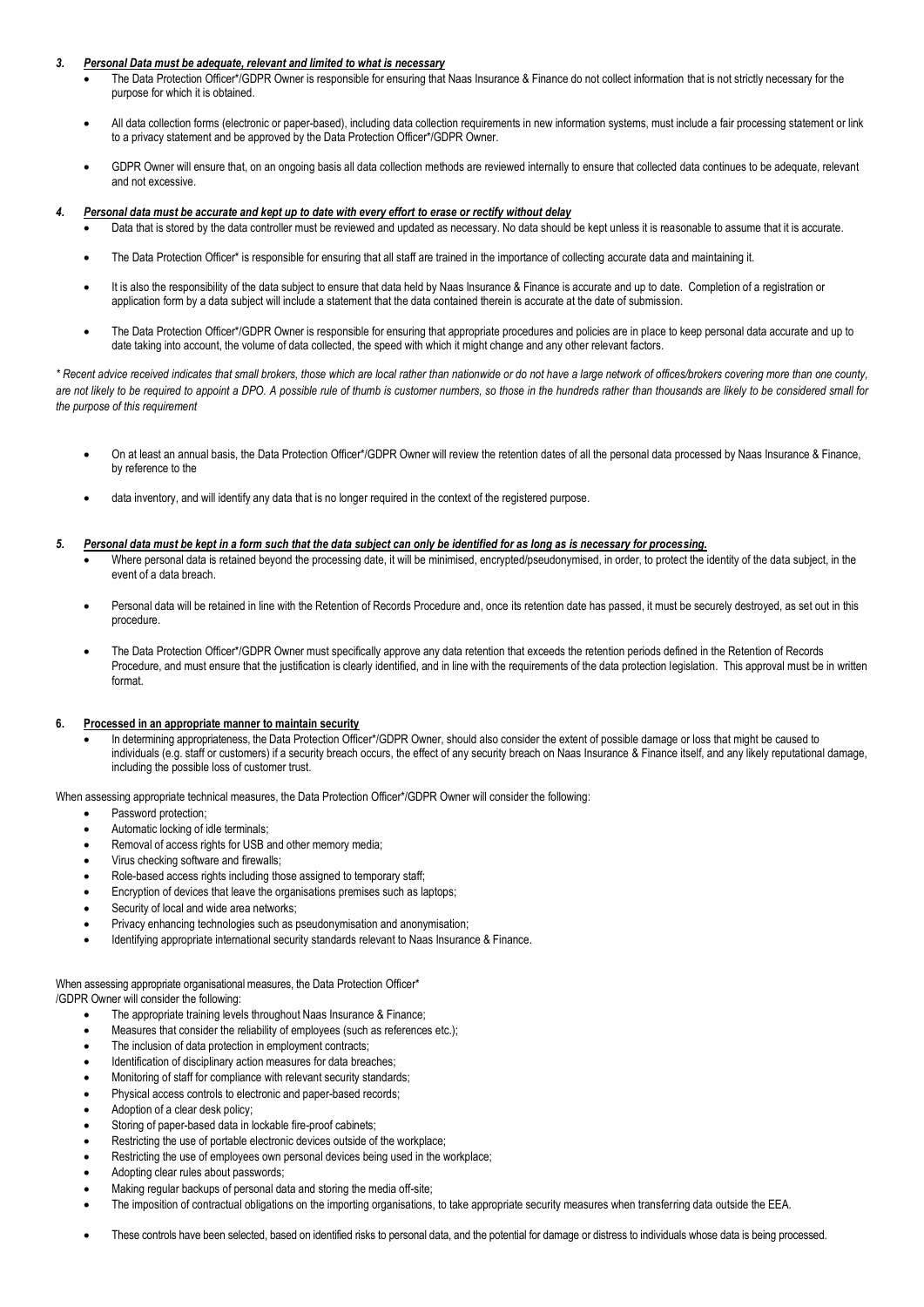## *Naas Insurance & Finance must demonstrate compliance with the General Data Protection Regulation's other Principles (Accountability)*

The GDPR includes provisions that promote accountability and governance. These compliment the GDPR's transparency requirements. The accountability principle in Article 5(2). requires you to demonstrate that you comply with the principles and states explicitly that this is your responsibility.

## *Data Subjects' Rights*

Data subjects have the following rights regarding data processing, and the data that is recorded about them:

- To make subject access requests regarding the nature of information held and to whom it has been disclosed;
- To prevent processing likely to cause damage or distress;
- To prevent processing for purposes of direct marketing;
- To be informed about the mechanics of automated decision-making process that will significantly affect them;
- To not have significant decisions, that will affect them, taken solely by automated process;
- To sue for compensation if they suffer damage by any contravention of the GDPR;
- To act to rectify, block, erase, including the right to be forgotten, or destroy inaccurate data;
- To request the Supervisory Authority to assess whether any provision of the GDPR has been contravened;
- To have personal data provided to them in a structured, commonly used and machine-readable format, and the right to have that data transmitted to another controller;
- To object to any automated profiling that is occurring without consent.

## *Subject Access Requests*

All individuals who are the subject of personal data held by Naas Insurance & Finance are entitled to:

- Ask **what information** the company holds about them and why;
	- Ask **how to gain access** to it;
	- Be informed about **how to keep it up to date**;
	- Be informed about how the company is **meeting its data protection obligations**.

Should an Individual contact the company requesting this information, this is called a Subject Access Request.

Subject Access Requests from individuals should be made by email, addressed to the data controller at (email address). The data controller can supply a standard request form, although individuals do not have to use this.

The data controller will aim to provide the relevant data within **30 days**.

The data controller will always verify the identity of anyone making a subject access request before handing over any information.

#### *Consent*

Naas Insurance & Finance understands 'consent' to mean that it has been explicitly and freely given, and a specific, informed and unambiguous indication of the data subject's wishes that, by statement or by a clear affirmative action, signifies agreement to the processing of personal data relating to him or her. The data subject can withdraw their consent at any time.

Naas Insurance & Finance understands 'consent' to mean that the data subject has been fully informed of the intended processing and has signified their agreement, while in a fit state of mind to do so and without pressure being exerted upon them. Consent obtained under duress or on the grounds of misleading information will not be a valid basis for processing.

There must be some active communication between the parties to demonstrate "active consent". Consent cannot be inferred from non-responsive communications. The controller must be able to demonstrate that consent was obtained for the processing operation.

For sensitive data, explicit consent from data subjects must be obtained unless an alternative legitimate basis for processing exists.

#### *Security of Data*

All Employees/Staff are responsible for ensuring that any personal data that Naas Insurance & Finance holds and for which they are responsible, is kept securely and is not, under any conditions, disclosed to any third party unless that third party has been specifically authorised by Naas Insurance & Finance to receive that information and has entered into a confidentiality agreement.

All personal data should be accessible only to those who need to use it, and access may only be granted in line with the Access Control Policy.

All personal data should be treated with the highest security and must be kept:

- in a lockable room with controlled access; and/or
- in a locked drawer or filing cabinet; and/or
- if computerised, password protected in line with corporate requirements in the Access Control Policy; and/or
- stored on (removable) computer media which are encrypted in line with Secure Disposal of Storage Media.

Care must be taken to ensure that PC screens and terminals are not visible except to authorised Employees/Staff of Naas Insurance & Finance. All Employees/Staff are required to enter into an Acceptable Usage Agreement before they are given access to organisational information of any sort, which details rules on screen time-outs etc.

Manual records may not be left where they can be accessed by unauthorised personnel and may not be removed from business premises without explicit *(written)* authorisation. As soon as manual records are no longer required for day-to-day client support, they must be removed from secure archiving in line with your policies.

Personal data may only be deleted or disposed of in-line with the Retention of Records Procedure Manual.

Records that have reached their retention date are to be shredded and disposed of as 'confidential waste'. Hard drives of redundant PCs are to be removed and immediately destroyed, as required before disposal.

Processing of personal data 'off-site' presents a potentially greater risk of loss, theft or damage to personal data. Staff must be specifically authorised to process data off-site.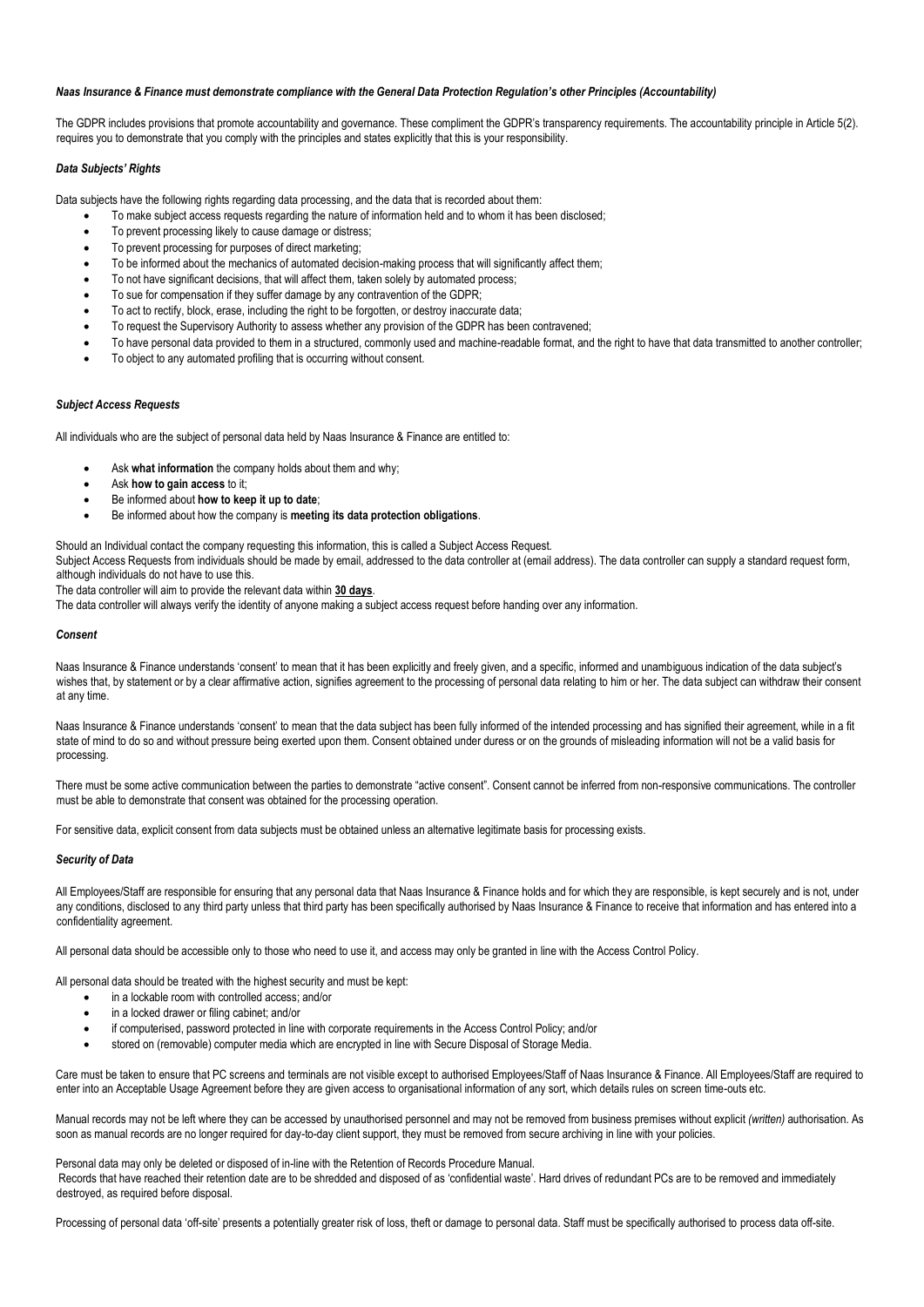## *Disclosure of Data*

Naas Insurance & Finance must ensure that personal data is not disclosed to unauthorised third parties which includes family members, friends, government bodies, and in certain circumstances, the Gardaí/Police. All Employees/Staff should exercise caution when asked to disclose personal data held on another individual to a third party. It is important to consider whether disclosure of the information is relevant to, and necessary for, the conduct of Naas Insurance & Finance business.

All requests to provide data for one of these reasons must be supported by appropriate paperwork and all such disclosures, must be, specifically authorised by the Data Protection Officer\*I

#### I /GDPR owner.

## *Retention and Disposal of Data*

Naas Insurance & Finance shall not keep personal data in a form that permits identification of data subjects for a longer period than is necessary, in relation to the purpose(s) for which the data was originally collected.

Naas Insurance & Finance may store data for longer periods if the personal data will be processed solely for archiving purposes in the public interest, scientific or historical research purposes or statistical purposes, subject to the implementation of appropriate technical and organisational measures to safeguard the rights and freedoms of the data subject.

The retention period for each category of personal data will be set out in the Retention of Records Procedure, along with the criteria used to determine this period, including any statutory obligations Naas Insurance & Finance has, to retain the data.

Naas Insurance & Finance Data Retention, Data Disposal and Storage Removal Procedures will apply in all cases.

Personal data must be disposed of securely, in accordance with the sixth principle of the GDPR. Thus, processed in, an appropriate manner, to maintain security, thereby, protecting the "rights and freedoms" of data subjects. Any disposal of data, will be done in accordance with the Secure Disposal Procedure.

## *Data Transfers*

All exports of data from within the Non-European Economic Area (EEA) countries (referred to in the GDPR as 'third countries') are unlawful unless there is an appropriate "level of protection for the fundamental rights of the data subjects".

The transfer of personal data outside of the EEA is prohibited unless one or more of the following specified safeguards, or exceptions, apply:

#### *An Adequacy Decision*

The European Commission can and does assess third countries, a territory and/or specific sectors within third countries to assess whether there is an appropriate level of protection for the rights and freedoms of natural persons. In these instances, no authorisation is required.

Countries that are members of the European Economic Area (EEA) but not of the EU are accepted as having met the conditions for an adequacy decision. A list of countries that currently satisfy the adequacy requirements of the Commission are published in the *Official Journal of the European Union. (Please see "Related Documentation" section below).*

#### *Assessment of Adequacy by the Data Controller*

In Assessing adequacy, the UK based exporting controller, should consider the following factors:

- the nature of the information being transferred;
- the country or territory of origin, and final destination, of the information:
- how the information will be used and for how long;
- the laws and practices of the country of the transferee, including relevant codes of practice and international obligations.

#### *Privacy Shield*

If Naas Insurance & Finance wishes to transfer personal data from the EU to an organisation in the United States it should check that the organisation is signed up with the Privacy Shield framework at the U.S. Department of Commerce (DOC). The obligation applying to companies under the Privacy Shield are contained in the "Privacy Principles". The US DOC is responsible for managing and administering the Privacy Shield and ensuring that companies live up to their commitments. To certify, companies must have a privacy policy in line with the Privacy Principles e.g. use, store and further transfer the personal data according to a strong set of data protection rules and safeguards. The protection given to the personal data applies regardless of whether the personal data is related to an EU resident or not. Organisations must renew their "membership" with the Privacy Shield on an annual basis. If they do not, they can no longer receive and use personal data from the EU under that framework.

#### *Binding Corporate Rules(BCRs)*

Naas Insurance & Finance may adopt, approved binding corporate rules for the transfer of data outside the EU. This requires submission to the relevant supervisory authority for approval of the rules that Naas Insurance & Finance is seeking to rely upon.

## *Model Contract Clauses*

Naas Insurance & Finance may adopt approved model contract clauses for the transfer of data outside of the EEA. If Naas Insurance & Finance adopts the (model contract clauses approved by the relevant supervisory authority), there is an automatic recognition of adequacy.

#### *Exceptions*

In the absence of an Adequacy Decision, Privacy Shield membership, Binding Corporate Rules and/or Model Contract Clauses, a transfer of personal data to a third country or international organisation shall only take place on one of the following conditions:

- the data subject has explicitly consented to the proposed transfer, after being informed of the possible risks of such transfers, for the data subject, due to the absence of an adequacy decision and appropriate safeguards;
- the transfer is necessary for the performance of a contract between the data subject and the controller, or the implementation of pre-contractual measures taken at the data subject's request: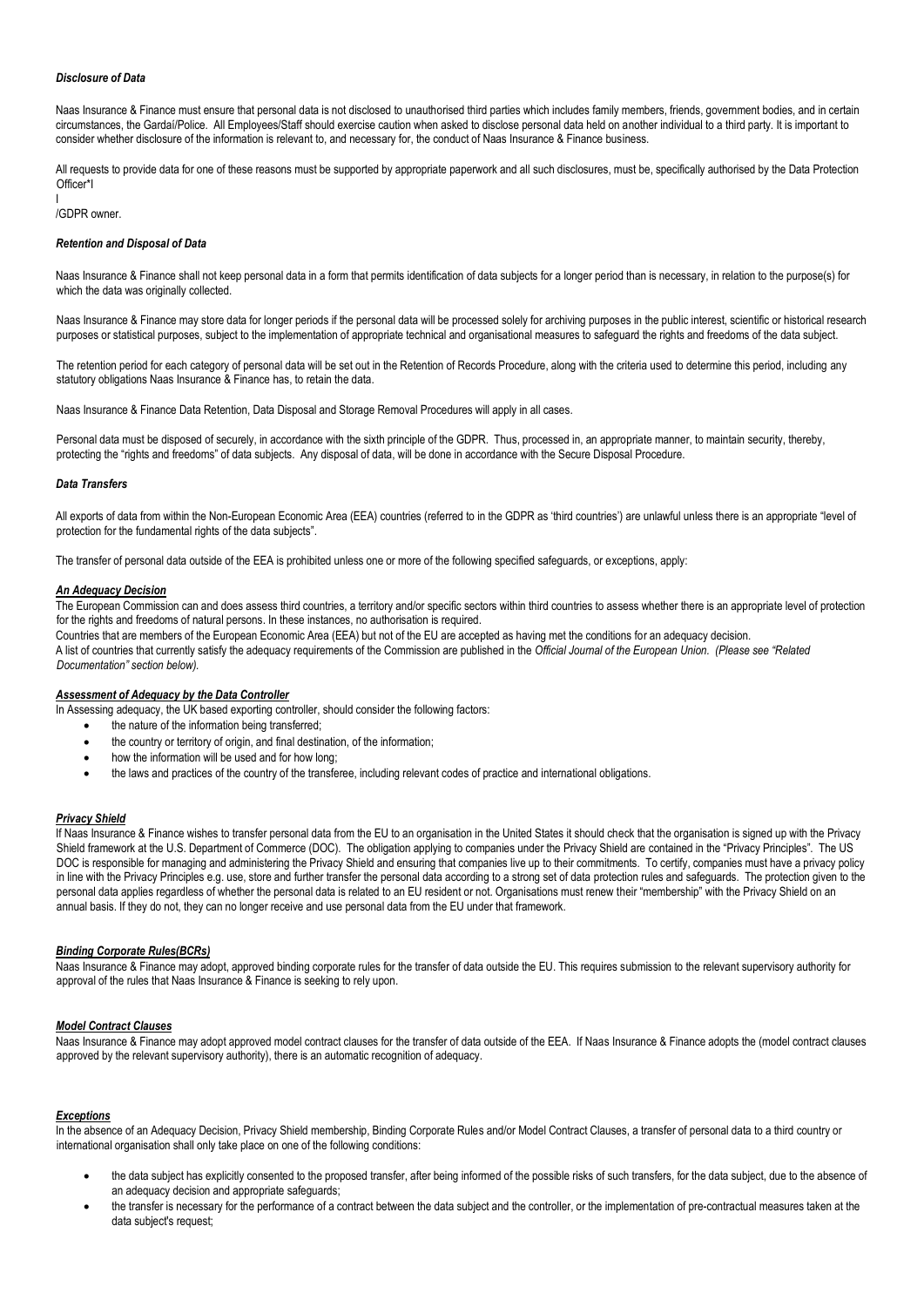- the transfer is necessary for the conclusion or performance of a contract concluded in the interest of the data subject, between the controller and another natural or legal person:
- the transfer is necessary for important reasons of public interest;
- the transfer is necessary for the establishment, exercise or defence of legal claims; and/or
- the transfer is necessary to protect the vital interests of the data subject or of other persons, where the data subject is physically or legally incapable of giving consent.

## *Data flow*

Naas Insurance & Finance has established a data inventory and data flow process as part of its approach to address risks and opportunities throughout its GDPR compliance project namely;

- business processes that use personal data;
- source of personal data:
- volume of data subjects;
- description of each item of personal data;
- processing activity;
- maintains the inventory of data categories of personal data processed;
- documents the purpose(s) for which each category of personal data is used;
- recipients, and potential recipients, of the personal data;
- the role of Naas Insurance & Finance throughout the data flow;
- key systems and repositories;
- any data transfers;
- all retention and disposal requirements.

Naas Insurance & Finance is aware of all risks associated with the processing of, specific types of personal data.

Naas Insurance & Finance assesses the level of risk to individuals associated with the processing of their personal data. Data Protection Impact Assessments (DPIAs) are carried out in relation to the processing of personal data by Naas Insurance & Finance and in relation to processing undertaken by other organisations on behalf of Naas Insurance & Finance.

Naas Insurance & Finance shall manage any risks identified by the risk assessment, to reduce the likelihood of a non-conformance with this policy.

Where a type of processing, particularly using new technologies and considering the nature, scope, context and purposes of the processing is likely to result in a high risk to the rights and freedoms of natural persons, Naas Insurance & Finance shall, prior to the processing, carry out a Data Protection Impact Assessment (DPIA) of the impact of the envisaged processing operations on the protection of personal data. A single Data Protection Impact Assessment (DPIA) may address a set of similar processing operations that present similar high risks.

Following the result of a Data Protection Impact Assessment (DPIA), it is clear that Naas Insurance & Finance is about to commence processing of personal data that could cause damage and/or distress to the data subjects, the decision as to whether Naas Insurance & Finance may proceed must be escalated for review to the Data Protection Officer/GDPR Owner.

The Data Protection Officer\*/GDPR Owner shall, if there are significant concerns, either as to the potential damage or distress, or the quantity of data concerned, escalate the matter to the supervisory authority.

## *Data Protection Risks*

This policy helps to protect Naas Insurance & Finance from potentially, serious data security risks, including:

- **Breaches of confidentiality:** for instance, information processed inappropriately;
- **Reputational damage:** for instance, the Company could suffer material or non-material damage if hackers successfully gained access to sensitive data.

## *General Staff Guidelines*

- The only people able to access data covered by this policy should be those who **need it for their work**;
- Data **should not be shared informally**. When access to confidential information is required, employees can request it from their line managers;
- **Naas Insurance & Finance will provide training** to all employees to help them understand their responsibilities when handling data;
- Employees should keep all data secure, by taking sensible precautions and following the guidelines below;
- **Strong passwords are mandatory, and they should never be shared;**
- Personal data **should not be disclosed** to unauthorised people, either within the company or externally.
- Data should be **regularly reviewed and updated.** If it is found to be out of date and/or no longer required, it should be deleted and disposed of appropriately.
- Employees **should request help** from their line manager or the data protection officer if they are unsure about any aspect of data protection.

## *Data Storage*

These rules describe how and where data should be safely stored. Questions about storing data safely can be directed to the IT manager or Data Controller. When data is **stored in paper format,** it should be kept in a secure place where unauthorised people cannot see it.

These guidelines also apply to data that is usually stored electronically but has been printed out for some reason:

- When not required, the paper or files should be kept **in a locked drawer or filing cabinet**;
- Employees should make sure paper and printouts are **not left where unauthorised people could see them**, like on a printer;
- **Data printouts should be shredded** and disposed of securely when no longer required;
- When data is **stored electronically**, it must be protected from unauthorised access, accidental deletion and malicious hacking attempts;
- Data should be **protected by strong passwords** that are changed regularly and never shared between employees;
- If data is **stored on removable media** (like a CD or DVD), these should be kept locked away securely when not being used;
- Data should only be stored on **designated drives and servers** and should only be uploaded to an **approved cloud computing service.**
- Servers containing personal data should be **sited in a secure location**, away from general office space.
- Data should be **backed-up frequently**. Those back-ups should be tested regularly, in line with the company's standard backup procedures.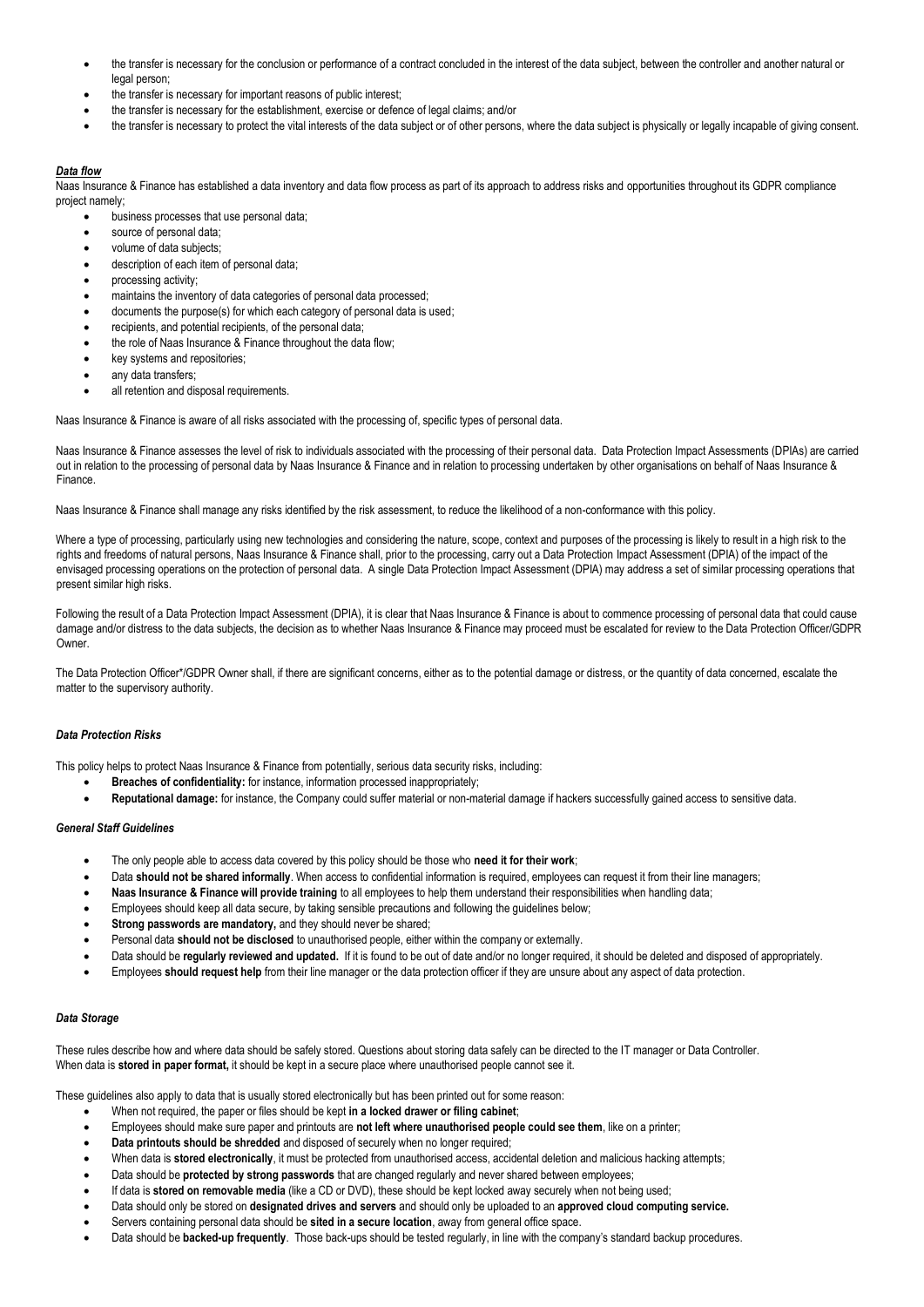- Data should **never be saved directly** to laptops or other mobile devices like tablets or smart phones.
- All servers and computers containing data should be protected by **approved security software and a firewall**.

## *Data Usage*

Personal data is of no value to Naas Insurance & Finance unless the business can make use of it. However, it is when personal data is accessed and used, that it can be at the greatest risk of loss, corruption or theft. For example:

- When working with personal data, employees should ensure **the screens of their computers are always locked** when left unattended.
- Personal data **should not be shared informally**. It should never be sent by email, as this form of communication is not secure.
- Data must be **encrypted before being transferred electronically**. The IT manager can explain how to send data to authorised external contacts.
- Personal data should **never be transferred outside of the European Economic Area** (EEA).
- Employees **should not save copies of personal data to their own computers.** Always access and update the central copy of any data.

### *Data Accuracy*

The law requires Naas Insurance & Finance to take reasonable steps to ensure data is kept accurately and up to date.

The higher the importance, that the personal data is accurate, the greater the effort Naas Insurance & Finance should put into ensuring its accuracy.

It is the responsibility of all employees who work with data to take reasonable steps, to ensure it is kept as accurate and up to date as possible.

- Data will be held in **as few places as necessary**. Staff should not create any unnecessary additional data sets;
- Staff should **take every opportunity to ensure data is updated.** For instance, by confirming a customer's details when they call;
- Naas Insurance & Finance will make it **easy for data subjects to update the information** Naas Insurance & Finance holds about them. For instance, via the company website:
- Data should be **updated as inaccuracies are discovered**. For instance, if a customer can no longer be reached on their stored telephone number, it should be removed from the database.
- It is the marketing manager's responsibility to ensure **marketing databases are checked against industry suppression files** every six months.

#### *Disclosing Data for Other Reasons*

In certain circumstances, GDPR allows personal data to be disclosed to law enforcement agencies without the consent of the data subject. Under these circumstances, Naas Insurance & Finance will disclose requested data. However, the data controller will ensure the request is legitimate, seeking assistance from the board of directors and from the company's legal advisers, where necessary.

#### *Providing Information*

Naas Insurance & Finance aims to ensure that individuals are aware that their data is being processed, and that they understand:

- How their data is being used;
- How to exercise their rights.

To this end, the company has a Privacy Statement, setting out how data relating to individuals is used by the company. (This is available upon request. A version of this statement is also available on the Company's website).

#### **Roles and Responsibilities**

Naas Insurance & Finance is a (Data Controller and/or Data Processor] under the GDPR. **Note: All Brokers are classified as Data Controllers**

Top Management and all those in managerial or supervisory roles throughout Naas Insurance & Finance are responsible for developing and encouraging good information handling practices within Naas Insurance & Finance; responsibilities are set out in individual job descriptions.

#### **GDPR Owner**  *Tom O Keeffe*

GDPR Owner have specific responsibilities in respect of procedures such as the Subject Access Request Procedure and are the first point of call for Employees/Staff, seeking clarification on any aspect of data protection compliance.

Compliance with data protection legislation is the responsibility of all Employees/Staff of Naas Insurance & Finance who process personal data.

Naas Insurance & Finance Training Policy sets out specific training and awareness requirements in relation to specific roles and Employees/Staff of Naas Insurance & Finance generally.

Employees/Staff of Naas Insurance & Finance are responsible for ensuring that any personal data about them and supplied by them to Naas Insurance & Finance is accurate and up-to-date.

Everyone who works for or with Naas Insurance & Finance has some responsibility for ensuring data is collected, stored and handled appropriately.

Each team that handles personal data must ensure that it is handled and processed in line with this policy and data protection principles.

However, these people have key areas of responsibility:

- The **board of directors** is ultimately responsible for ensuring that Naas Insurance & Finance meets its legal obligations.
- Tom O Keeffe, is responsible for:
	- o Keeping the board updated about data protection responsibilities, risks and issues;
	- o Reviewing all data protection procedures and related policies, in line with an agreed schedule;
	- o Arranging data protection training and advice for the people covered by this policy;
	- o Handling data protection questions from staff and anyone else covered by this policy;
	- o Dealing with requests from individuals to see the data Naas Insurance & Finance, holds about them (also called 'Subject Access Requests').
	- $\circ$  Checking and approving any contracts or agreements with third parties that may handle the company's sensitive data.